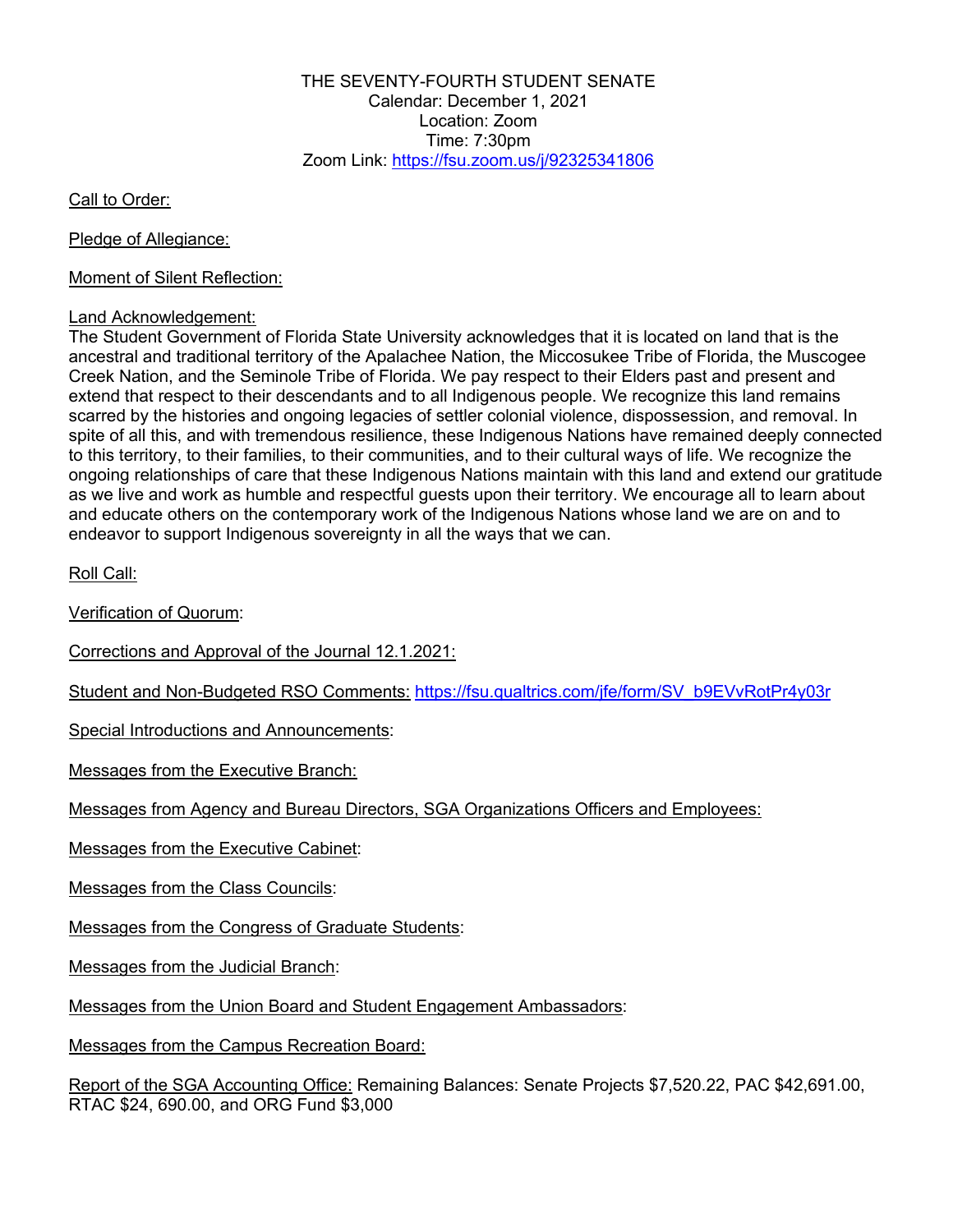## Report of Senate Liaisons:

### Report of Committees:

- Judiciary
- Internal Affairs
- Budget
- Finance
- Student Life & Academic Affairs
- Rules & Calendar

## Senate Confirmations:

## Consent Calendar:

| Consent Resolution 3 | Sponsored by Senator Roy (P)                                                |
|----------------------|-----------------------------------------------------------------------------|
|                      | Allocating funding from Programming Allocations Committee to fund the       |
|                      | Classical Guitar Society of FSU, FSU Poetry Club, Alliance for Black Women, |
|                      | and French Club.                                                            |

# Bills First Reading:<br>Bill 2

- Sponsored by Senator Rider (P) To update Student Body Statutes to reflect the mission and operations of the Office of Governmental Affairs more accurately.
- Bill 3 Sponsored by Senator Wang & Senator Gonzalez (P) To grant the Finance Committee the authority to place limitations on funding SGA entities or Registered Student Organizations that commit egregious violations of the Finance Code and to make minor adjustments to the process for the restriction of funds.

# Bills Second Reading:

Bill 1 Sponsored by Senator Murray (P) DuChêne, Garner, Guillamont, Rider, Russell (Co) To update Student Body Statutes to reflect the mission and operations of the Office of Governmental Affairs more accurately.

# Constitutional Amendments:

# Resolutions:

Resolution 1 Sponsored by Senator Bowling & Senator Bettley (P) To increase awareness for Project Callisto. Resolution 3 Sponsored by Senator Murray (P) Diaz, DuChêne, Suarez (Co) To express support for Britney Spears, increase dialogue on conservatorship, and rededicate focus to mental health issues. Resolution 4 Sponsored by Senator Diaz & Senator Hunter (P) Garner, Murray, Tucker, Stewart, Wyatt, Hautrive, Drackley, DuChêne, Suarez (Co) Appreciating Dr. Sally McRorie for her service to Florida State as University Provost and congratulating Dr. Jim Clark for his appointment to the same.